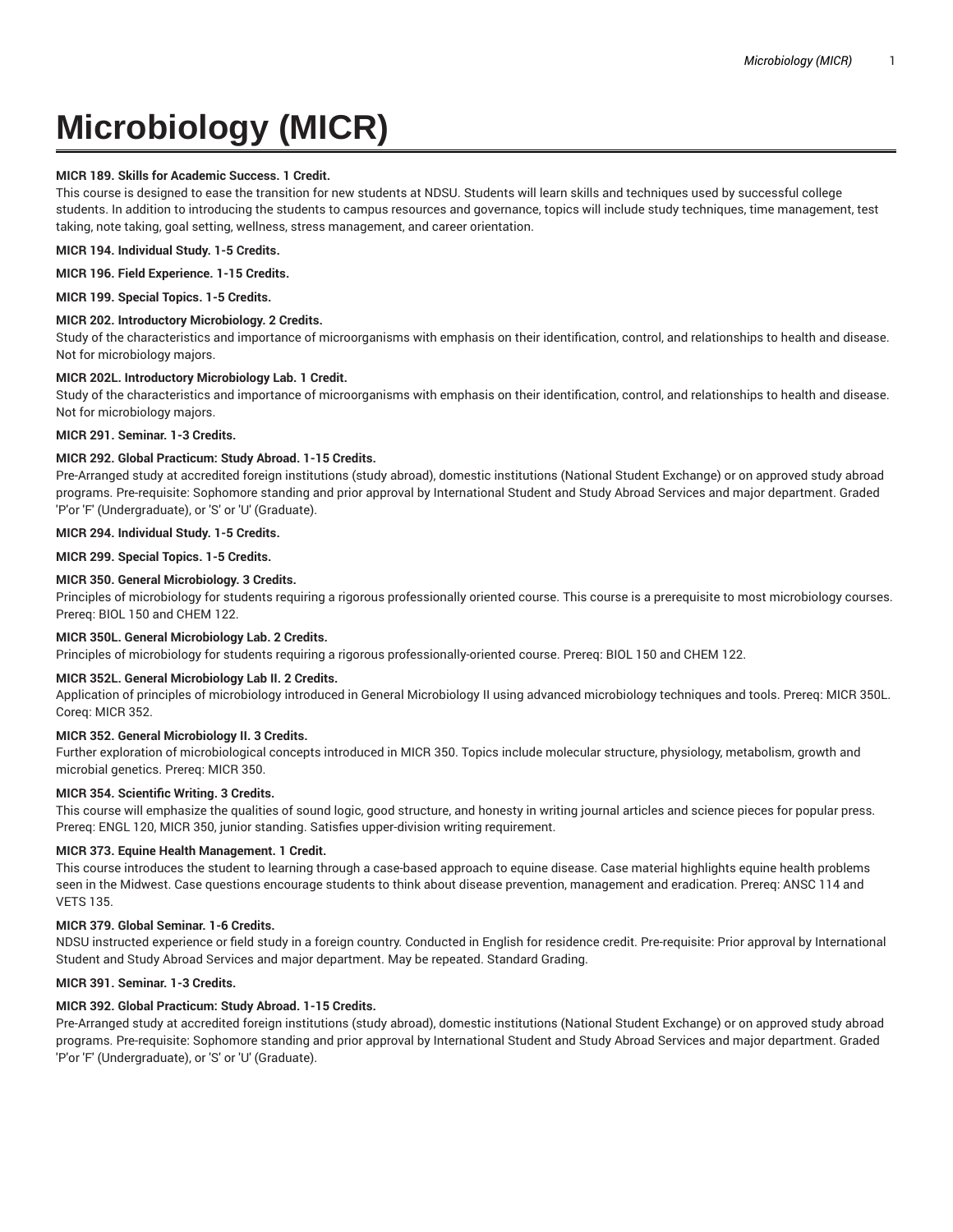# **MICR 394. Individual Study. 1-5 Credits.**

**MICR 397. Fe/Coop Ed/Internship. 1-4 Credits.**

**MICR 399. Special Topics. 1-5 Credits.**

#### **MICR 445. Animal Cell Culture Techniques. 2 Credits.**

Methods of animal cell culture propagation and uses for cell culture systems. {Also offered for graduate credit - see MICR 645.}.

#### **MICR 450L. Infectious Disease Pathogenesis Laboratory. 2 Credits.**

This course will explore laboratory-based activities specifically designed for the microbiology major. {Also offered at the graduate level as MICR 650L.}.

#### **MICR 450. Infectious Disease Pathogenesis. 3 Credits.**

Students will study mechanisms of bacterial, viral, fungal, and parasitic pathogenesis and the immune response to pathogens. Prereq: MICR 350 or 460/660 or 470/670. {Also offered for graduate credit - see MICR 650.}.

#### **MICR 452. Microbial Ecology. 3 Credits.**

Study of the relationships between microbes and the physical, chemical, and biotic components of their environments. The role of microbes in nutrient cycling, bioremediation, biocontrol, biological waste treatment, fuel production, and energy recovery. Prereq: MICR 350, MICR 350L. {Also offered for graduate credit - see MICR 652.}.

#### **MICR 453. Food Microbiology. 3 Credits.**

Study of the nature, physiology, and interactions of microorganisms in foods. Introduction to foodborne diseases, effects of food processing on the microflora of foods, principles of food preservation, food spoilage, and foods produced by microorganisms. Prereq: MICR 350L. {Also offered for graduate credit - see MICR 653.}.

#### **MICR 460L. Pathogenic Microbiology Laboratory. 2 Credits.**

Isolation and identification of pathogenic microorganisms. Prereq: MICR 350L. {Also offered for graduate credit - see MICR 661.}.

## **MICR 460. Pathogenic Microbiology. 3 Credits.**

Study of the microorganisms that cause disease and of disease processes. Prereq: MICR 202 or 350. {Also offered for graduate credit - see MICR 660.}.

## **MICR 463. Clinical Parasitology. 2 Credits.**

A study of protozoan and helminthic parasites of humans, with an emphasis on clinical identification, life histories, and control. Prereq: BIOL 150, BIOL 150L. {Also offered for graduate credit - see MICR 663.}.

## **MICR 470. Basic Immunology. 3 Credits.**

An overview of the role of the immune system including the functions of humoral and cell-mediated immunity in health and disease. Prereq: MICR 350. {Also offered for graduate credit - see MICR 670.}.

# **MICR 471. Immunology and Serology Laboratory. 2 Credits.**

Basic immunological and serological procedures. Prereq or Co-req: MICR 350 and MICR 350L. {Also offered for graduate credit - see MICR 671.}.

## **MICR 472. Clinical Immunology. 3 Credits.**

Concepts in immunology including special attention to clinical conditions that may appear as a result of immune system activity. Prereq: MICR 470. {Also offered for graduate credit - see MICR 672.}.

#### **MICR 475. Virology. 3 Credits.**

The biology of viruses with emphasis on virus replication and pathogenesis. Co-req: MICR 470. {Also offered for graduate credit - see MICR 675.}.

#### **MICR 480. Bacterial Physiology. 3 Credits.**

Composition and function of eubacterial and archaeobacterial cell structure. Nutrition and nutrient transport in bacteria. Principles of energy-yielding carbohydrate metabolism, bacterial fermentation, and respiration. Prereq: MICR 350, MICR 350L. Co-req: BIOC 460. {Also offered for graduate credit see MICR 680.}.

## **MICR 481. Microbial Genomics with Computational Laboratory. 3 Credits.**

Microbial genome science with additional emphasis on microbial evolution and environmental science. Topics include: i) genomic diversity, ii) the consequences of horizontal gene transfer, iii) single cell and population genomics, and iv) environmental metagenomics. Recommended: STAT 330. Prereq: BIOL/PLSC 315. {Also offered for graduate credit - see MICR 681.}.

#### **MICR 482. Bacterial Genetics & Phage. 3 Credits.**

Bacterial genetics as it pertains to antibiotic resistance, genetic testing and manipulation for biotechnological applications. Prereq: MICR 350. Coreq: BIOC 460. {Also offered for graduate credit - see MICR 682.}.

## **MICR 485. Capstone Experience in Microbiology - Experimental Design. 1 Credit.**

The capstone experience is the culmination of earlier course work that will allow students to integrate their knowledge of microbiology. The experimental design course will focus on using the scientific method to design and propose a group research project. Prereq: MICR 352, MICR 352L and Microbiology majors only.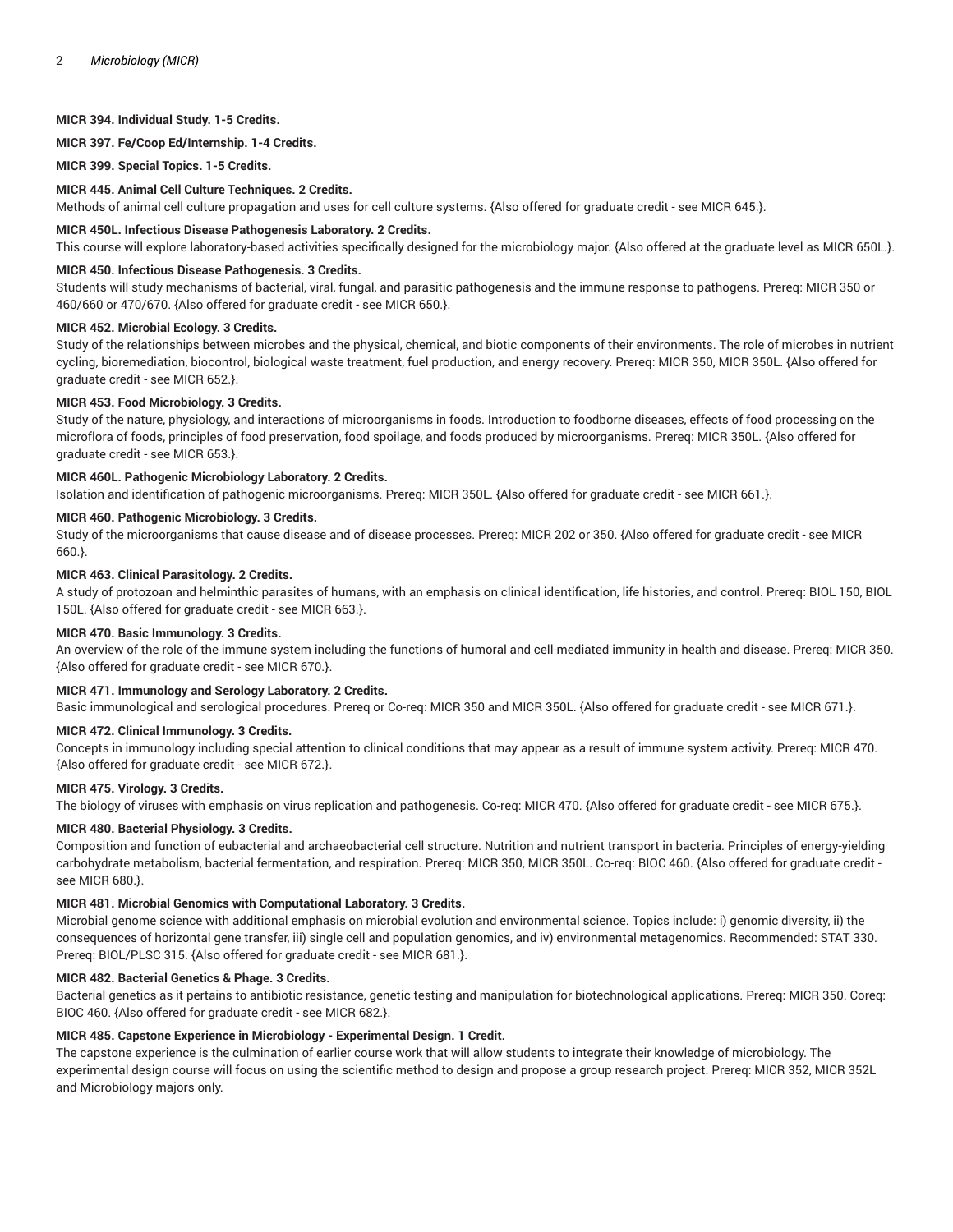# **MICR 486. Capstone Experience in Microbiology - Research Project. 2 Credits.**

The capstone experience is the culmination of earlier course work that will allow students to integrate their knowledge of microbiology. The research project course will focus on implementation of the experiments proposed in the experimental design course. Prereq: MICR 485 and Microbiology majors only.

## **MICR 491. Seminar. 1-5 Credits.**

# **MICR 492. Global Practicum: Study Abroad. 1-15 Credits.**

Pre-Arranged study at accredited foreign institutions (study abroad), domestic institutions (National Student Exchange) or on approved study abroad programs. Pre-requisite: Sophomore standing and prior approval by International Student and Study Abroad Services and major department. Graded 'P'or 'F' (Undergraduate), or 'S' or 'U' (Graduate).

**MICR 493. Undergraduate Research. 1-5 Credits.**

**MICR 494. Individual Study. 1-5 Credits.**

**MICR 496. Field Experience. 1-15 Credits.**

**MICR 497. FE/Coop Ed/Internship. 1-15 Credits.**

**MICR 499. Special Topics. 1-5 Credits.**

# **MICR 645. Animal Cell Culture Techniques. 2 Credits.**

Methods of animal cell culture propagation and uses for cell culture systems. {Also offered for undergraduate credit - see MICR 445.}.

# **MICR 650L. Infectious Disease Pathogenesis Laboratory. 2 Credits.**

This course will explore laboratory-based activities specifically designed for the microbiology major. {Also offered at the undergraduate level as MICR 450L.}.

# **MICR 650. Infectious Disease Pathogenesis. 3 Credits.**

Students will study mechanisms of bacterial, viral, fungal, and parasitic pathogenesis and the immune response to pathogens. Prereq: MICR 660 or MICR 670. {Also offered for undergraduate credit - see MICR 450.}.

#### **MICR 652. Microbial Ecology. 3 Credits.**

Study of the relationships between microbes and the physical, chemical, and biotic components of their environments. The role of microbes in nutrient cycling, bioremediation, biocontrol, biological waste treatment, fuel production, and energy recovery. {Also offered for undergraduate credit - see MICR 452.}.

# **MICR 653. Food Microbiology. 3 Credits.**

Study of the nature, physiology, and interactions of microorganisms in foods. Introduction to foodborne diseases, effects of food processing on the microflora of foods, principles of food preservation, food spoilage, and foods produced by microorganisms. {Also offered for undergraduate credit - see MICR 453.}.

# **MICR 660. Pathogenic Microbiology. 3 Credits.**

Study of the microorganisms that cause disease and of disease processes. {Also offered for undergraduate credit - see MICR 460.}.

# **MICR 661. Pathogenic Microbiology Lab. 2 Credits.**

Isolation and identification of pathogenic microorganisms. {Also offered for undergraduate credit - see MICR 460L.}.

#### **MICR 663. Clinical Parasitology. 2 Credits.**

A study of protozoan and helminthic parasites of humans, with an emphasis on clinical identification, life histories, and control. {Also offered for undergraduate credit - see MICR 463.}.

# **MICR 670. Basic Immunology. 3 Credits.**

An overview of the role of the immune system including the functions of humoral and cell-mediated immunity in health and disease. {Also offered for undergraduate credit - see MICR 470.}.

# **MICR 671. Immunology and Serology Laboratory. 2 Credits.**

Basic immunological and serological procedures. {Also offered for undergraduate credit - see MICR 471.}.

#### **MICR 672. Clinical Immunology. 3 Credits.**

Concepts in immunology including special attention to clinical conditions that may appear as a result of immune system activity. {Also offered for undergraduate credit - see MICR 472.}.

#### **MICR 675. Virology. 3 Credits.**

The biology of viruses with emphasis on virus replication and pathogenesis. {Also offered for undergraduate credit - see MICR 475.}.

#### **MICR 680. Bacterial Physiology. 3 Credits.**

Composition and function of eubacterial and archaeobacterial cell structure. Nutrition and nutrient transport in bacteria. Principles of energy-yielding carbohydrate metabolism, bacterial fermentation, and respiration. {Also offered for undergraduate credit - see MICR 480.}.

# **MICR 681. Microbial Genomics with Computational Laboratory. 3 Credits.**

Microbial genome science with additional emphasis on microbial evolution and environmental science. Topics include: i) genomic diversity, ii) the consequences of horizontal gene transfer, iii) single cell and population genomics, and iv) environmental metagenomics. {Also offered for undergraduate credit - see MICR 481.}.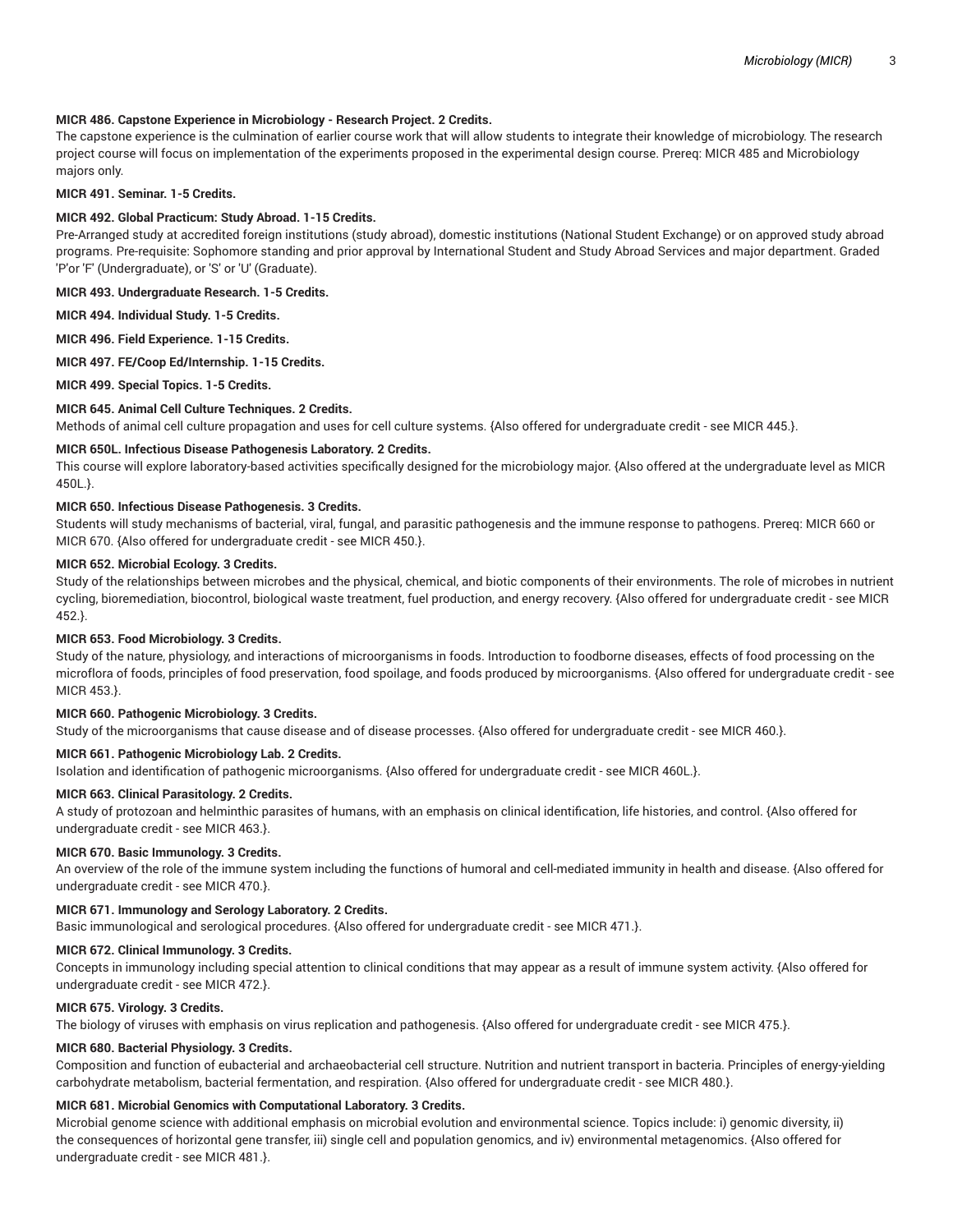# **MICR 682. Bacterial Genetics and Phage. 3 Credits.**

Bacterial genetics as it pertains to antibiotic resistance, genetic testing and manipulation for biotechnological applications. {Also offered for undergraduate credit - see MICR 482.}.

**MICR 690. Graduate Seminar. 1-3 Credits.**

**MICR 695. Field Experience. 1-15 Credits.**

**MICR 696. Special Topics. 1-5 Credits.**

# **MICR 722. International Health Systems, Policy and Biosecurity. 2 Credits.**

This course will provide students with the necessary information to understand international health regulations and the potential implications on animal health, human health, global trade and food safety.

#### **MICR 723. International Animal Production, Disease Surveillance and Public Health. 3 Credits.**

The course will enable students to appreciate tropical animal production, food safety & public health from a developing country's perspective, prepare them for global career opportunities, foster an international perspective and understanding of diverse systems.

#### **MICR 724. Applied Epidemiology and Biostatistics. 3 Credits.**

This course will enable the students to get an understanding of how to apply epidemiological tools in study designs data management and analysis. Students will create or use existing databases and learn data management and analysis using software such as EPIINFO.

## **MICR 752. Advanced Topics in Food Safety Microbiology. 3 Credits.**

Overview of food systems and in-depth evaluation of microbiological food safety concerns with an emphasis on public health aspects of detecting, tracking, and controlling pathogens in the food supply.

# **MICR 756. Advanced Topics in Public Health Microbiology. 3 Credits.**

Through the use of case-based learning, students explore several key areas of public health microbiology. Case questions encourage students to think about disease prevention, management and eradication. Students will be expected to read and research information on each case and answer discussion questions.

# **MICR 762. Advanced Pathogenic Bacteriology. 3 Credits.**

Biophysical and biochemical mechanisms by which microorganisms cause infectious disease and hot reactions to the disease.

# **MICR 767. Critical Thinking for the Life Sciences. 3 Credits.**

This course is designed to impart critical thinking skills to graduate students in the life sciences. Topics such as information retrieval, problem-solving, Socratic questioning and logical fallacies in sciences will be covered by in-class work shops and application-based assignments.

#### **MICR 770. Immunology of Chronic Infections. 3 Credits.**

A study of the host's response to chronic infections, which is illustrated using a framework of diseases of worldwide importance that present different pathologies and outcomes. Prereq: MICR 670.

#### **MICR 775. Molecular Virology. 3 Credits.**

An in-depth study of current areas of research on human and animal viruses. The replication, pathogenesis, diagnosis, prevention, and control of viruses using contemporary molecular and cellular biology approaches will be examined. Prereq: MICR 660, MICR 670, MICR 675.

#### **MICR 781. Advanced Bacterial Physiology. 3 Credits.**

In-depth consideration of various topics in bacterial physiology such as autotrophy, bacterial growth and growth yields, energy-yielding metabolism, and regulation of catabolic pathways. Prereq: MICR 680.

#### **MICR 782. Molecular Microbiological Techniques. 3 Credits.**

Familiarize students with current molecular and immunologic strategies and techniques commonly used to study infectious disease processes.

# **MICR 783. Advanced Bacterial Genetics and Phage. 3 Credits.**

Mechanisms of genetic rearrangement and regulation in bacteria and phage. Recombinant DNA. Prereq: MICR 682.

## **MICR 785. Pathobiology. 3 Credits.**

A comprehensive understanding of the molecular mechanisms that underlie disease pathogenesis and lesion development. Investigation and presentation on mechanisms underlying a specific disease entity of either human or animal origin. Prereq: MICR 660.